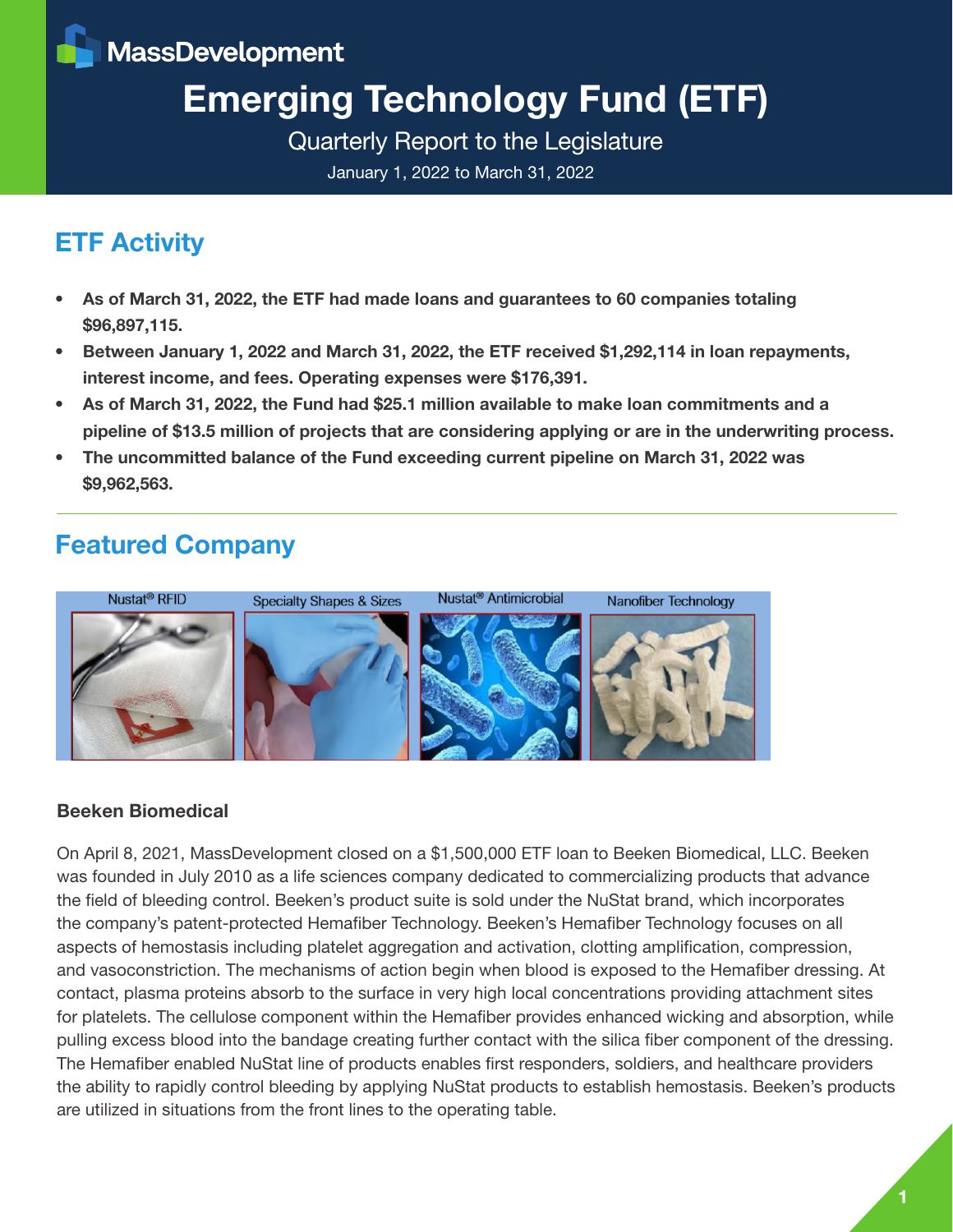# Closed Loan Activity

#### Loans Closed

| Company                              | Loan Amount  | <b>Date Closed</b> | Municipality  | Industry                              |
|--------------------------------------|--------------|--------------------|---------------|---------------------------------------|
| Intigua                              | \$1,000,000  | 4/9/2021           | <b>Boston</b> | Software                              |
| Beeken Biomedical                    | \$1,500,000  | 4/8/2021           | Stoughton     | <b>Medical Device</b>                 |
| <b>Armored Things</b>                | \$2,250,000  | 6/3/2020           | <b>Boston</b> | Software                              |
| MentorWorks Education Capital        | \$1,000,000  | 3/20/2020          | <b>Boston</b> | <b>Financial Technology</b>           |
| <b>DynamiCare Health</b>             | \$1,250,000  | 12/5/2019          | Cambridge     | <b>Digital Health</b>                 |
| Massachusetts Materials Technologies | \$1,000,000  | 8/30/2019          | Waltham       | <b>Advanced Manufacturing</b>         |
| <b>Algorex Health Technologies</b>   | \$1,250,000  | 7/30/2019          | <b>Boston</b> | Software                              |
| First Light Diagnostics              | \$2,500,000  | 5/31/2019          | Chelmsford    | <b>Medical Device</b>                 |
| Nano-C                               | \$2,400,000  | 11/10/2018         | Westwood      | <b>Advanced Material Manufacturer</b> |
| <b>Vyasa Analytics</b>               | \$1,800,000  | 6/27/2018          | Newburyport   | <b>Analytics Software</b>             |
| Sub-Total                            | \$15,950,000 |                    |               |                                       |

#### Loans Closed and Repaid in Full

| Company                                                       | Loan Amount                               | Date Closed | Paid Off   | Municipality      | Industry                                      |
|---------------------------------------------------------------|-------------------------------------------|-------------|------------|-------------------|-----------------------------------------------|
| <b>XRHealth USA</b>                                           | \$2,000,000                               | 11/16/2020  | 3/22/2021  | <b>Brookline</b>  | <b>Digital Health</b>                         |
| Dive Technologies                                             | \$1,300,000                               | 6/30/2020   | 1/27/2022  | Quincy            | Autonomous Underwater Vehicle<br>Manufacturer |
| Lionano                                                       | \$2,500,000                               | 2/1/2019    | 11/25/2019 | Woburn            | <b>Battery Material Manufacturer</b>          |
| Zylotech                                                      | \$500,000                                 | 8/15/2018   | 1/20/2021  | <b>Boston</b>     | Analytics Software                            |
| MedMinder Systems                                             | \$1,500,000                               | 5/11/2018   | 3/16/2021  | Needham           | <b>Medical Device</b>                         |
| 6K (formerly Amastan Technologies<br>LLC)                     | \$2,000,000                               | 6/30/2017   | 4/2/21     | North Andover     | <b>Advanced Material Manufacturer</b>         |
| <b>Lexington Medical</b>                                      | \$2,500,000                               | 2/22/2017   | 6/12/2019  | <b>Billerica</b>  | <b>Medical Device</b>                         |
| Atentiv Holdings and Atentiv                                  | \$3,000,000                               | 3/4/2016    | 6/17/2017  | Waltham           | <b>Medical Device</b>                         |
| <b>Biomedical Research Models</b><br>(Replacement Facilities) | \$500,000 and<br>\$500,000<br>(Guarantee) | 12/29/2015  | 10/30/2019 | Worcester         | Contract Research (Biotechnology)             |
| Dynamo Micropower                                             | \$175,000                                 | 1/30/2015   | 5/12/2016  | Somerville        | <b>Fuel Flexible Turbine Power</b>            |
| <b>Ginkgo Bioworks</b>                                        | \$1,000,000                               | 12/15/2014  | 10/5/2016  | <b>Boston</b>     | <b>Biotech Engineering</b>                    |
| <b>Biomedical Research Models</b><br>(Replacement Facilities) | \$500,000 and<br>\$200,000<br>(Guarantee) | 10/29/2014  | 10/30/2019 | Worcester         | Contract Research (Biotechnology)             |
| <b>Scencio Systems</b>                                        | \$650,000                                 | 8/18/2014   | 8/1/2019   | Boxborough        | <b>Telemedicine</b>                           |
| Persimmon Technologies                                        | \$1,500,000                               | 10/1/2013   | 12/18/2015 | Wakefield         | Vacuum Robotics                               |
| PoroGen Corporation                                           | \$1,000,000                               | 4/1/2013    | 10/2/2015  | Woburn            | <b>Industrial Filtration</b>                  |
| TeraDiode                                                     | \$2,000,000                               | 12/6/2012   | 3/7/2017   | Wilmington        | <b>Industrial Lasers</b>                      |
| <b>InVivo Therapeutics Corporation</b>                        | \$2,000,000                               | 10/5/2012   | 3/1/2019   | Cambridge         | <b>Medical Device</b>                         |
| <b>Fusion Optix</b>                                           | \$1,500,000                               | 8/30/2012   | 11/5/2018  | Woburn            | CleanTech                                     |
| <b>CryoXtract Instruments</b>                                 | \$800,000                                 | 5/15/2012   | 4/21/2017  | Woburn            | <b>Medical Device</b>                         |
| PowerHouse Dynamics                                           | \$1,000,000                               | 3/30/2012   | 3/1/2018   | Newton            | CleanTech                                     |
| <b>Court Square Group</b>                                     | \$500,000                                 | 3/28/2012   | 9/30/2016  | Springfield       | Software & IT                                 |
| Quiet 3PF (formerly Quiet Logistics)                          | \$2,500,000                               | 1/26/2012   | 12/28/2018 | Devens            | eCommerce and Fulfillment                     |
| ConforMIS                                                     | \$1,445,000                               | 6/28/2011   | 12/23/2016 | <b>Burlington</b> | <b>Medical Device</b>                         |
| T2 Biosystems                                                 | \$1,687,500                               | 5/9/2011    | 12/30/2016 | Lexington         | <b>Medical Device</b>                         |
| <b>Acacia Communications</b>                                  | \$3,000,000                               | 2/25/2011   | 5/14/2015  | Maynard           | <b>Information Technology</b>                 |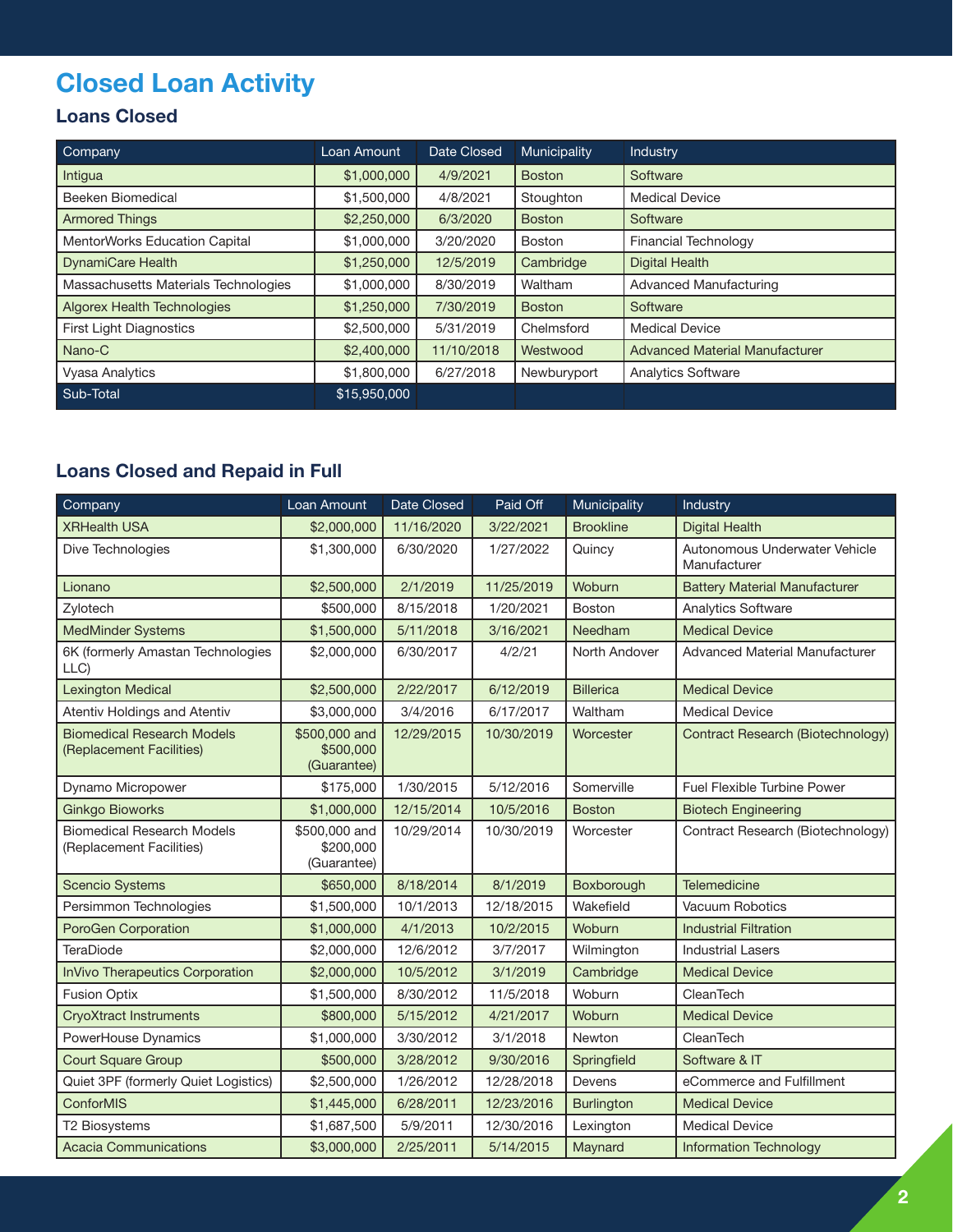### Loan Closed and Repaid in Full (continued)

| Company                                         | Loan Amount                                                 | Date Closed | Paid Off   | Municipality      | Industry                                                          |
|-------------------------------------------------|-------------------------------------------------------------|-------------|------------|-------------------|-------------------------------------------------------------------|
| <b>Biomedical Research Models</b>               | \$500,000 and<br>\$200,000<br>(Guarantee)                   | 11/17/2010  | 10/30/2019 | Worcester         | Contract Research (Biotechnology)                                 |
| <b>Qteros</b>                                   | \$2,000,000                                                 | 10/29/2009  | 11/22/2010 | Chicopee          | <b>Biofuel Developer</b>                                          |
| Premium Power Corporation                       | \$2,500,000                                                 | 5/28/2009   | 4/13/2012  | North Reading     | POS Battery Manufacturer                                          |
| E-Ink Corporation                               | \$1,000,000                                                 | 5/15/2007   | 8/31/2009  | Cambridge         | <b>Electronic Display</b>                                         |
| <b>Luminus Devices</b>                          | \$2,500,000                                                 | 4/26/2007   | 8/22/2013  | <b>Billerica</b>  | Lighting                                                          |
| <b>Nuvera Fuel Cells</b>                        | \$2,500,000                                                 | 1/31/2007   | 12/22/2010 | <b>Billerica</b>  | Hydrogen Fuel Cell Developer and<br>Manufacturer                  |
| Valeritas                                       | \$2,500,000                                                 | 1/12/2007   | 5/19/2014  | Shrewsbury        | <b>Medical Device</b>                                             |
| Middleton Aerospace Corporation                 | \$2,000,000                                                 | 8/11/2006   | 8/31/2016  | Haverhill         | Military and Commercial Aircraft<br><b>Component Manufacturer</b> |
| <b>BioVex Group</b>                             | \$2,500,000                                                 | 6/30/2006   | 3/1/2011   | Woburn            | Biotechnology                                                     |
| <b>RenaMed Biologics</b>                        | \$2,300,000                                                 | 6/14/2006   | 12/29/2006 | Westborough       | <b>Bioreplacement Therapies</b>                                   |
| Hyaluron                                        | \$1,000,000                                                 | 12/19/2005  | 6/14/2010  | Burlington        | <b>Contract Manufacturer</b><br>(Biopharma)                       |
| <b>Blue Sky BioTech</b>                         | \$150,000                                                   | 9/28/2005   | 7/9/2007   | Worcester         | <b>Contract Research</b>                                          |
| MicroTest Laboratories                          | \$799,340<br>(Loan)<br>\$367,500<br>(Mortgage<br>Guarantee) | 7/6/2005    | 7/31/2012  | Agawam            | <b>Contract Manufacturer</b><br>(Biopharma)                       |
| Cytonome                                        | \$600,000                                                   | 6/30/2005   | 2/27/2009  | <b>Boston</b>     | <b>Medical Devices</b>                                            |
| Aspen Aerogels                                  | \$1,500,000                                                 | 1/12/2005   | 12/2/2011  | Northborough      | <b>Advanced Materials</b>                                         |
| <b>Celldex Therapeutics (formerly</b><br>Avant) | \$903,657                                                   | 12/12/2003  | 3/30/2011  | <b>Fall River</b> | Biopharmaceutical                                                 |
| Sub-Total                                       | \$63,577,997                                                |             |            |                   |                                                                   |

#### Loans Closed and Principal Partially Charged Off

| Company                      | Loan Amount  | Date Closed | Charge Off<br>Date | Municipality | Industry                                     |
|------------------------------|--------------|-------------|--------------------|--------------|----------------------------------------------|
| N <sub>12</sub> Technologies | \$2,500,000  | 12/12/2014  | 10/29/2019         | Cambridge    | <b>Composite Materials</b>                   |
| <b>Advanced MicroSensors</b> | \$2,000,000  | 10/13/2011  | 3/31/2014          | Shrewsbury   | Electronics                                  |
| <b>Lilliputian Systems</b>   | \$2,500,000  | 11/13/2009  | 6/30/2014          | Wilmington   | Portable Fuel Cell Power<br>Developer        |
| Konarka Technologies         | \$2,500,000  | 2/11/2009   | 11/25/2013         | New Bedford  | Solar Power Consumer Product<br>Manufacturer |
| <b>Beacon Power</b>          | \$2,500,000  | 6/30/2008   | 3/7/2012           | Tyngsboro    | <b>Renewable Energy</b>                      |
| <b>ECI BioTech</b>           | \$630,000    | 11/16/2007  | 1/31/2016          | Worcester    | <b>Health Care Products</b>                  |
| <b>Spherics</b>              | \$2,500,000  | 7/12/2005   | 11/19/2008         | Mansfield    | Pharmaceutical                               |
| WorkshopLive                 | \$239,118    | 5/26/2005   | 6/30/2012          | Pittsfield   | Music Software and Technology                |
| Acusphere                    | \$2,000,000  | 8/16/2004   | 5/19/2009          | Tewksbury    | <b>Specialty Pharmaceutical</b>              |
| Sub-Total                    | \$17,369,118 |             |                    |              |                                              |
| Total                        | \$96,897,115 |             |                    |              |                                              |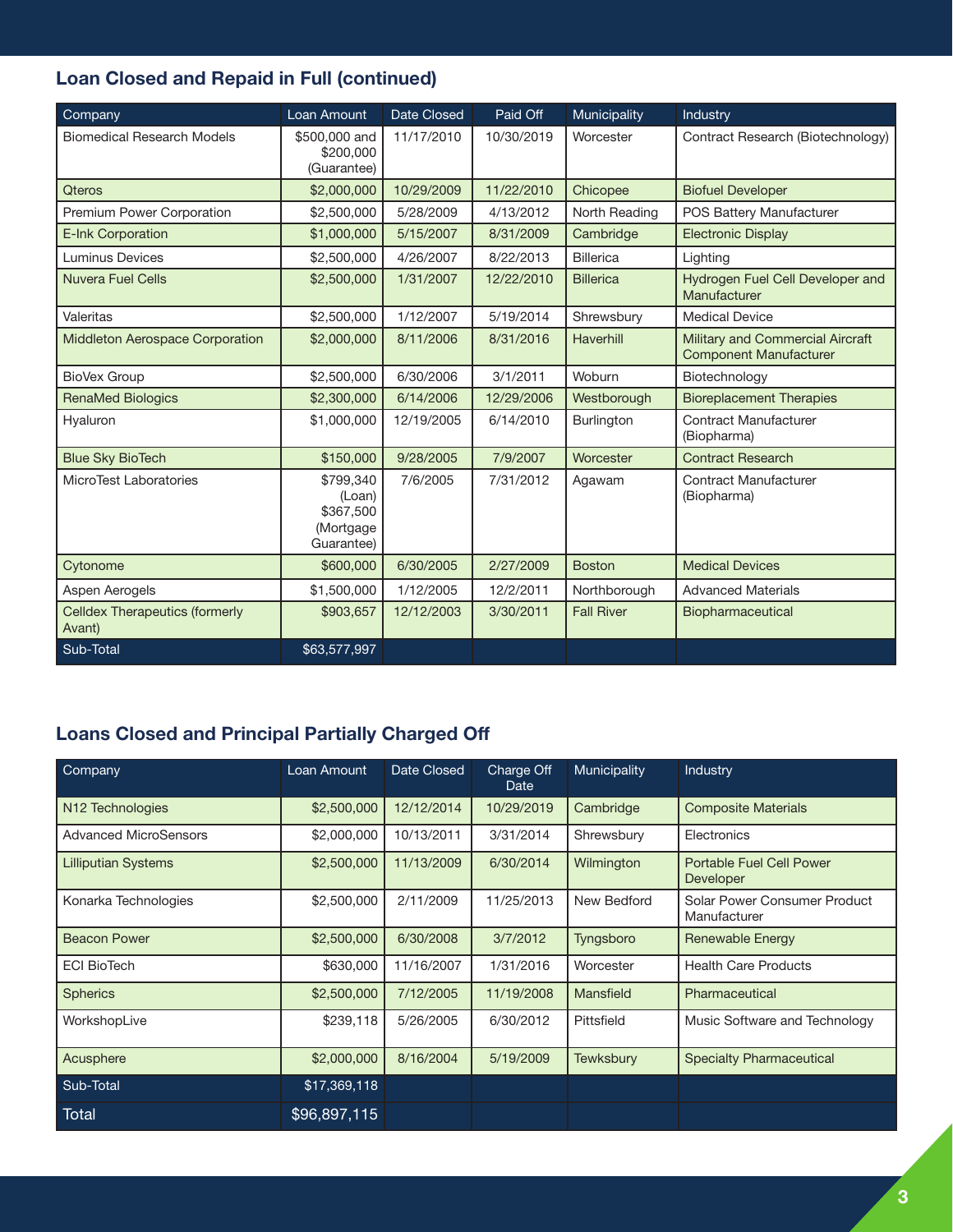## Financial & Technical Assistance

MassDevelopment assisted Acusphere, Celldex Therapeutics, (formerly Avant Immunotherapeutics), and Cytonome in finding suitable facilities in the Commonwealth. All loan applicants received assistance in structuring financing for their projects with MassDevelopment and other lenders.

### Uncommitted Fund Balance

Between January 1, 2022 and March 31, 2022, the ETF received \$1,292,114 in loan repayments, interest income, and fees. Operating expenses were \$176,391. The uncommitted balance of the Fund on March 31, 2022 was \$25,120,227.

| As of 3/31/2022                               |                |
|-----------------------------------------------|----------------|
| <b>Beginning Fund Balance</b>                 | \$24,750,000   |
| Fund Recapitalization (FY2007)                | 10,000,000     |
| Fund Recapitalization (FY2008)                | 15,000,000     |
| <b>Total Funding</b>                          | 49,750,000     |
| <b>Cash Activity (accumulated):</b>           |                |
| Net Loan Disbursements*                       | (14, 540, 473) |
| Operating Income                              | 11,324,651     |
| <b>Operating Expenses</b>                     | (7,945,529)    |
| Transfer to MGCC (FY2015)                     | (15,000,000)   |
| Investment Income                             | 11,156,642     |
| Non-Operating Income                          | 6,052,960      |
| <b>Accrued Expenses</b>                       | 2,064          |
| <b>Accrued Interest Income</b>                | (121, 902)     |
| Prepaid Insurance                             | (9,916)        |
| <b>Investment in Warrants</b>                 | (267, 917)     |
| Deferred Income                               | 0              |
| Investment in Common Stock                    | (1, 198, 182)  |
| <b>Investment in Privately Held Companies</b> | (1,649,374)    |
| <b>Equity Investment - Contributions</b>      | (4, 271, 860)  |
| <b>Cash Balance</b>                           | 32,281,164     |
| <b>Less: Cash Commitments:</b>                |                |
| Reserved for Guarantees Closed                | O              |
| Undisbursed Loans and Guarantees              | (7,432,796)    |
| Approved Loans and Guarantees (not closed)    |                |
| <b>Available Committed Equity - MTDC</b>      | (728, 141)     |
| <b>Uncommitted Cash Balance:</b>              | 25,120,227     |
| Less:                                         |                |
| Current Pipeline - Potential New Loans        | 13,500,000     |
| <b>Cash Exceeding Current Pipeline</b>        | 9,962,563      |
| * Total loan write-offs as of 3/31/2022       | \$6,517,005    |

# Geographic Distribution

As of March 31, 2022, the ETF has closed loans and guarantees with companies in each of the Commonwealth's five geographic regions as follows:

| Region                | <b>Closed Loans</b> | # of Companies |
|-----------------------|---------------------|----------------|
| North                 | \$20,300,000        | 9              |
| South                 | \$8,703,657         | 5              |
| Central               | \$13,980,000        | 7              |
| West                  | \$3,905,958         | 4              |
| <b>Greater Boston</b> | \$50,007,500        | 33             |
| <b>Total</b>          | \$96,897,115        | 58             |

## Current ETF Portfolio



Currently, there are 19 companies in the ETF portfolio. These are companies with an active loan, warrant, or equity position.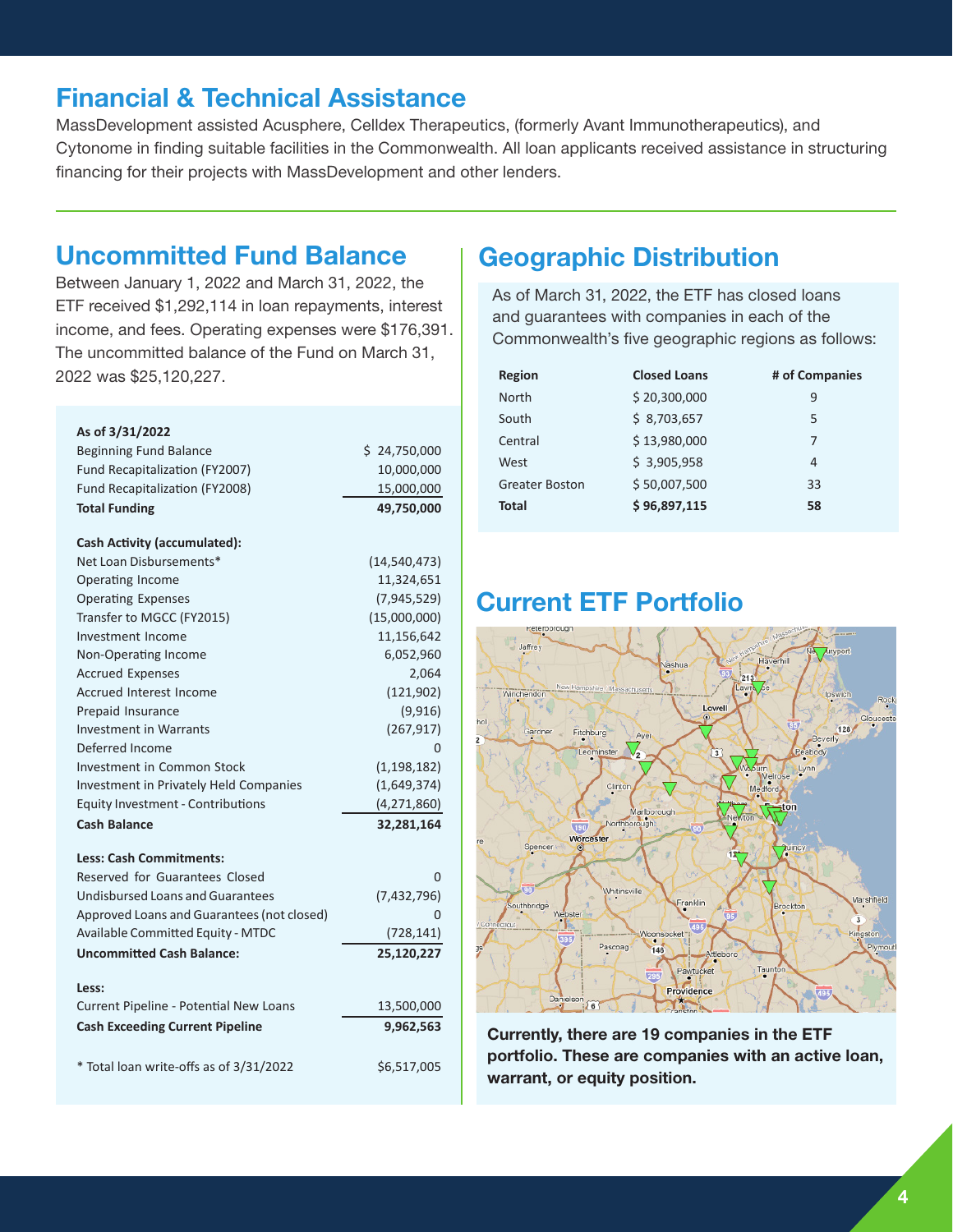# Program History

The mission of the Emerging Technology Fund (ETF) is to create jobs in Massachusetts by providing financing for facilities, equipment, and working capital that leverages private financing to growing companies employing or commercializing emerging technologies.

Since its creation in 2003, the ETF has helped cutting-edge companies locate or expand in the Commonwealth, providing jobs and strengthening the innovation economy. The ETF has leveraged private investment for companies and maintained its ability to serve as an "evergreen fund," providing unconventional risk capital in the form of debt to development-stage emerging technology companies seeking to commercialize their products. In an effort to increase both employment and production, the Commonwealth passed legislation in 2010 that allowed MassDevelopment to offer a working capital term loan product from the Fund to help growing companies address staffing and other working capital needs. This new capability has been well-received especially in light of new technological developments in Deep Tech, Digital Health, and Artificial Intelligence (AI).

The ETF was recapitalized in 2007, and in 2010, the Legislature transferred \$15 million to launch the Massachusetts Growth Capital Corporation. Since then, the Fund has taken various measures to ration capital. These measures, as well as early loan payoffs from successful portfolio companies, have stabilized the Fund's liquidity position. The Fund has restored its maximum loan size to \$2.5 million and can now support larger expansions. The ETF, however, continues to rely on loan repayments to capitalize new loans and may need recapitalization if new investments for business expansions and relocations outpace loan repayments.

## **Background**

Chapter 141 of the Acts of 2003 created the ETF. The statute requires submission of this quarterly report to certain legislative committees. Established to leverage private investment and to recruit and retain technology-based and advanced manufacturing companies in the Commonwealth, the approximately \$53 million Fund provides loans and guarantees for the purchase, expansion, or improvement of real estate; purchase of equipment; and working capital needs. The Fund was initially capitalized with \$24.75 million, recapitalized in September 2006 with \$10 million as a result of an economic stimulus bill passed by the Legislature, and then recapitalized again in November 2007 with an additional \$15 million. In November 2010, \$15 million was transferred from the Fund to capitalize the Massachusetts Growth Capital Corporation in accordance with signed legislation. The Fund is governed by an Advisory Committee that has adopted the following mission statement:

*The mission of the Emerging Technology Fund is to create jobs in Massachusetts by providing financing for facilities, equipment and working capital that leverages private financing to growing companies employing or commercializing emerging technologies.*